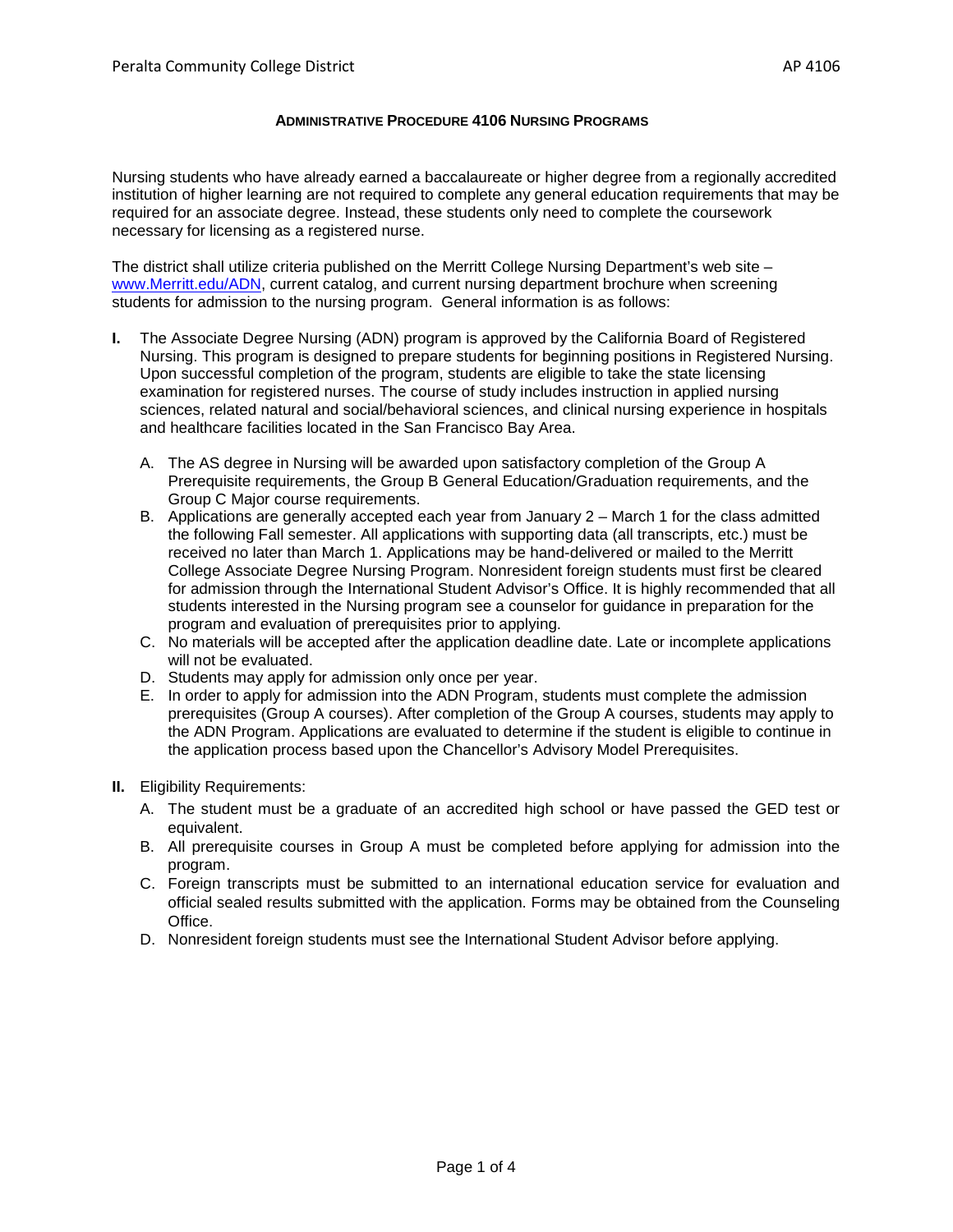**III.** Admission Criteria Effective Fall 2008:

The process by which students are admitted to the Associate Degree Nursing Program (ADN) changed for students applying for admission into the Program in Fall 2008 and subsequent terms. The Program adopted the Chancellor's Advisory Model Prerequisites for Enrollment in Associate Degree Nursing Program admission criteria. Students are required to complete all Group A prerequisites prior to applying to the ADN Program for admission. However, it is also highly recommended that students complete the Group B courses prior to entry into the ADN Program.

Application and Admission Process:

- A. The application process consists of the following criteria:
	- 1. All English coursework: 2.0 GPA or above is required.
	- 2. Biology Core (anatomy, physiology, and microbiology): 2.5 GPA or above is required.
	- 3. A formula approved by the State Chancellor's Office computes each student's cut score. A cut score of 80% or higher is required to meet eligibility requirements. Biology core repetitions adversely affect the overall score. All repeats, regardless of the grade (including a withdrawal "W" grade), are counted as a repetition.
	- 4. Students who have met the minimum cut score of 80% must also pass a diagnostic assessment test, the TEAS Exam. Students who fail to achieve a passing score will be required to complete additional Pre-Nursing coursework prior to admission and enrollment in the Nursing program. Pre-Nursing coursework and clearance of diagnostic assessment deficiencies must be completed to become eligible for admission to the program.
	- 5. A lottery is conducted that includes all students who show academic readiness by having received a passing score on the TEAS Exam. This lottery is used for selecting the students who will be admitted to and enrolled in the Nursing Program.
- B. The admission process requires all students selected for admission to the program to meet the following additional requirements:
	- 1. Attend an ADN Orientation as scheduled.
	- 2. A recent physical examination (within 6 months) certifying good physical health must be satisfactorily completed, at the student's own expense. Details of this requirement are outlined at the ADN orientation.
	- 3. CPR (Basic Life Support) certification must be current within one year at the time of admission and must remain current throughout the length of the program.
	- 4. Complete criminal background check and drug screening as detailed during ADN orientation.
- C. Upon admission to the college, students should obtain an Initial Evaluation Request Form from the college's Admissions and Records Office for courses completed at other colleges or universities.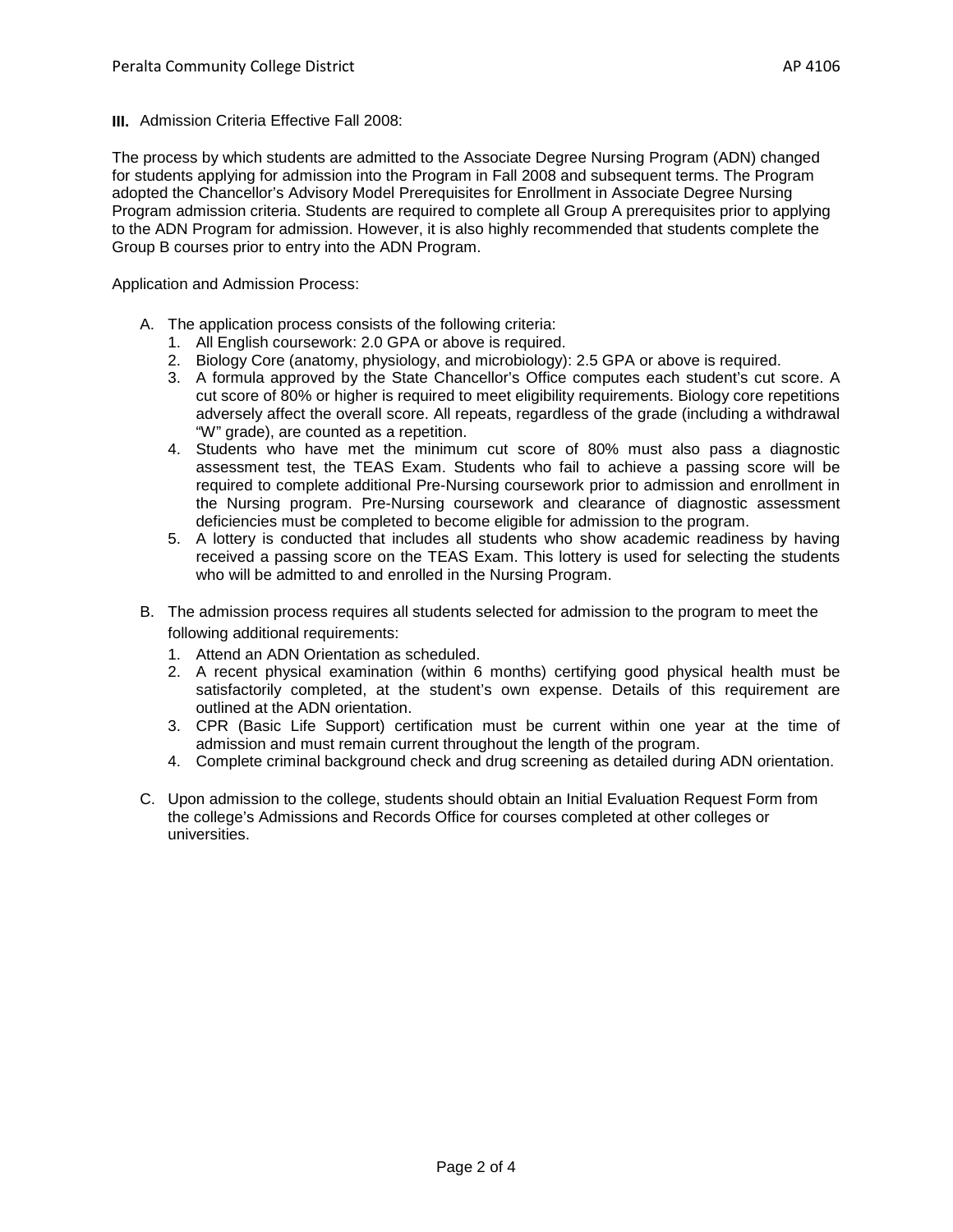# **IV.** Course Requirements:

#### **Group A – Prerequisite Requirements:**

| Dept/No.          | Title                                     | Units |
|-------------------|-------------------------------------------|-------|
| <b>BIOL 20A</b>   | Human Anatomy and Physiology (5)          |       |
|                   | and                                       |       |
| BIOL 20B          | Human Anatomy and Physiology (5)          |       |
|                   | ΟR                                        |       |
| BIOL <sub>2</sub> | Human Anatomy (5)                         |       |
|                   | and                                       |       |
| <b>BIOL 4</b>     | Human Physiology (5)                      | 10    |
| BIOL <sub>3</sub> | Microbiology                              | 5     |
| <b>ENGL 1A</b>    | <b>Composition and Reading</b>            | 4     |
|                   | <b>Total Required Prerequisite Units:</b> | 19    |

# **Group B – General Education/Graduation Requirements:**

Although Group B courses meet General Education (GE)/Graduation Requirements and can be completed prior to or after admission into the ADN Program, it is highly recommended that these courses be completed prior to admission into the program. With the exception of Ethnic Studies and Computer Literacy, each Group B course must be completed with a letter grade of grade of "C" or better. "C-" is not acceptable.

| Dept/No.           | Title                                           | Units |
|--------------------|-------------------------------------------------|-------|
| <b>MATH 203</b>    | Intermediate Algebra                            | 4     |
| <b>ENGL 1B</b>     | Composition and Reading (4)                     |       |
|                    | or                                              |       |
| ENGL 5*            | Critical Thinking in Reading and                |       |
|                    | Writing (3)                                     | $3-4$ |
| PSYCH 1A           | Introduction to General Psychology              | 3     |
| SOC <sub>1</sub>   | Introduction to Sociology (3)                   |       |
|                    | or                                              |       |
| ANTHR 3            | Introduction to Social and Cultural             |       |
|                    | Anthropology (3)                                | 3     |
| COMM <sub>20</sub> | <b>Interpersonal Communication Skills</b>       | 3     |
| <b>Plus:</b>       | Computer Literacy requirement                   | 1     |
| And:               | <b>Ethnic Studies requirement</b>               | 3     |
|                    | <b>Total Required GE/Graduation Units:20-21</b> |       |

<sup>\*</sup>If ENGL 5 is selected instead of ENGL 1B, an additional Humanities area 3 course is required to satisfy GE requirements. The minimum GE-unit requirement for the Associate degree is 19 units; some of these requirements can be met by the Group A prerequisite courses. Computer Literacy and Ethnic Studies are degree requirements that are not required by the BRN for licensure.